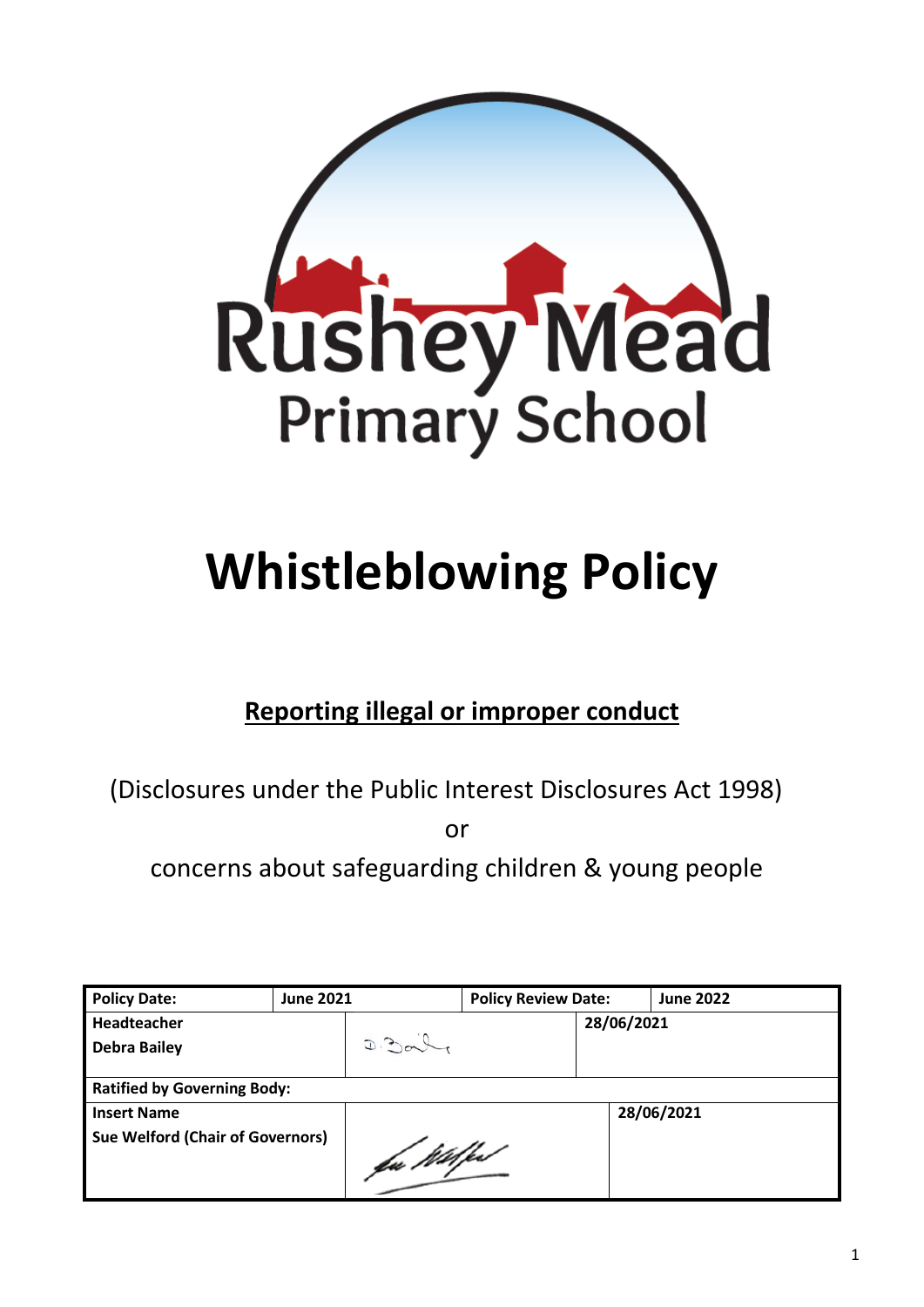#### **1 Introduction**

This policy applies to all employees and governors. Other individuals performing functions in relation to the organisation, such as agency workers and contractors, should have a copy or have read a copy of this policy.

It is important to Rushey Mead Primary School that any fraud, misconduct or wrongdoing by employees or governors of the school is reported and properly dealt with. The Governing Body will, therefore, respond to all individuals who raise any genuine concerns that they may have about the conduct of others in the school, **which are in the public interest**. This policy sets out the way in which individuals may raise any concerns that they have and how those concerns will be dealt with.

**1.1** Rushey Mead Primary School expects the highest standards of conduct from all employees and governors and will treat seriously any concern raised about illegal or improper conduct.

**1.2** Any individual covered by this policy will be expected, through agreed procedures and without fear of recrimination, to bring to the attention of the Headteacher (or the Chair of Governors if the concerns relate to the Headteacher) any serious impropriety or breach of procedure.

**1.3** Employees who do not follow the steps identified in this procedure or other agreed internal procedures, and take their concerns to other outside sources (e.g. the press), may be subject to a formal disciplinary investigation.

## **2 Background**

The law provides protection for employees who raise legitimate concerns about specified matters. These are called 'qualifying disclosures'. A qualifying disclosure is one made in the public interest by the employee who has a reasonable belief that:

- A criminal offence
- A miscarriage of justice
- An act creating risk to health and safety
- An act causing damage to the environment
- Corruptly receiving any gift or advantage, thus failing to comply with the Bribery Act 2010
- Allowing private interests to override the interests of the school
- A breach of any legal obligation; or
- concealment of any of the above

is being, has been, or is likely to be, committed. It is not necessary for the employee to have proof that such an act is being, has been, or is likely to be committed, a reasonable belief is sufficient. The employee has no responsibility for investigating the matter; it is the school's responsibility to ensure that an investigation takes place.

**2.1** Where the concerns are about **safeguarding children or young people**, the school's Designated Safeguarding Lead for Child Protection should be notified.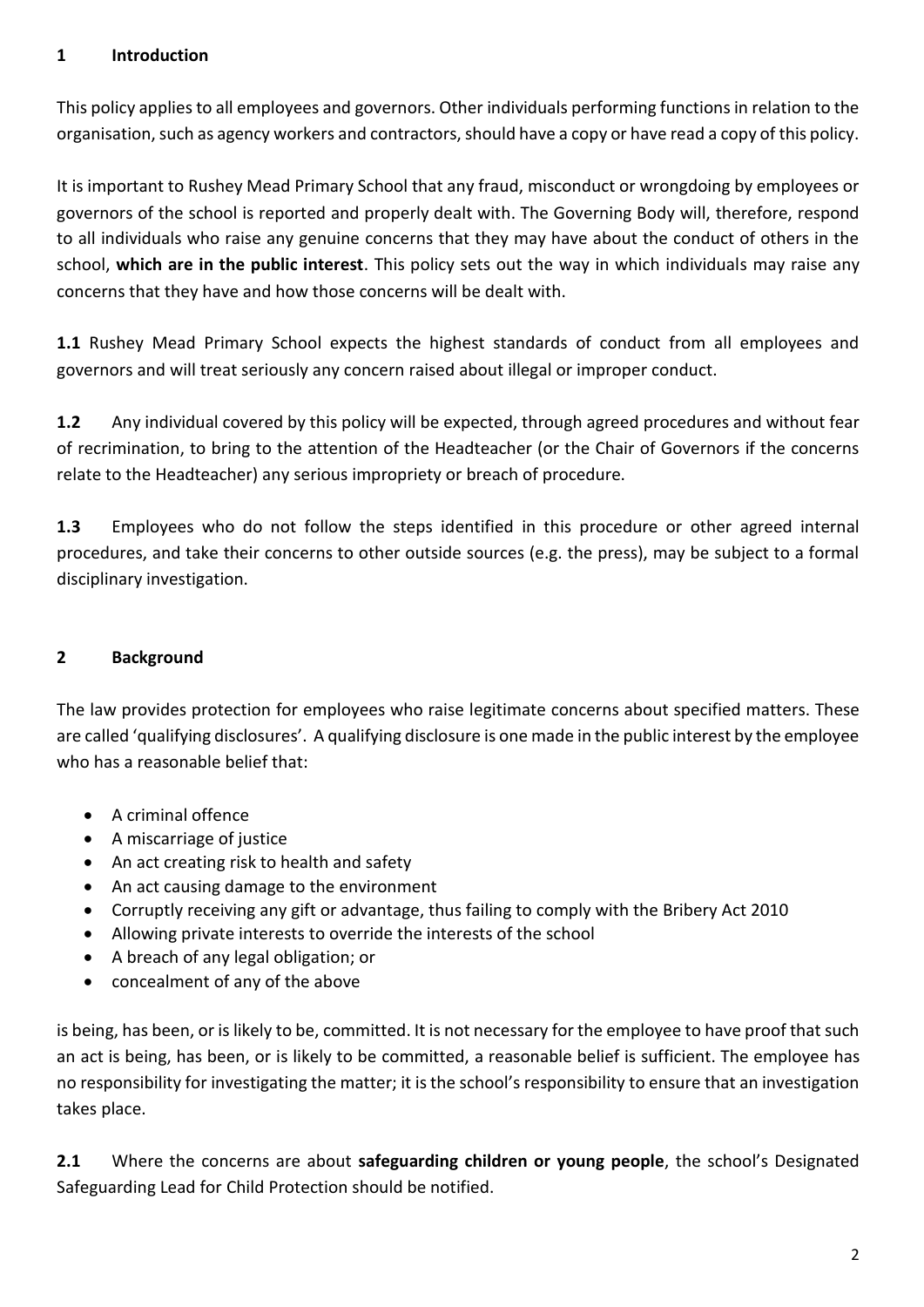**2.2** It is a procedure in which the Headteacher or Chair of Governors will be expected to act swiftly and constructively in the investigation of any concerns in accordance with the school's disciplinary procedure.

**2.3** Concerns about a colleague's professional capability should **not** be dealt with using this procedure (but see section 7 below).

# **3 When should it be used?**

This procedure is for disclosures about matters other than a breach of an employee's own contract of employment. If an employee is concerned that his/her own contract has been, or is likely to be, broken he/she should use the school's Grievance Procedures.

**Where a disclosure is merely an expression of opinion** that fails to show that a legal obligation has been or is likely to be breached, it **cannot** amount to a protected or qualifying disclosure for the purposes of the whistle blowing legislation

**3.1** This procedure is not designed to replace or be used as an alternative to the grievance procedure, which should be used where an employee is only aggrieved about his/her own situation. Nor should this policy apply where the employee simply disagrees with the way the school is run.

**3.2** Employees must have reasonable grounds for believing the information they have is accurate and not just idle gossip or rumour.

**3.3** An employee who makes such a protected disclosure has the right not to be dismissed, subject to any other detriment, or victimised, because he/she has made a disclosure, provided it has not been made maliciously. Any employee who uses this procedure will not be penalised for doing so. The employer will not tolerate harassment and/or victimisation of any employee raising concerns.

**3.4** An employee who is not sure whether the conduct he/she is concerned about does constitute illegal or improper conduct or is unsure about how to proceed may contact the Leicester City Council HR Department – 0116 454 4310 or email: [hrpolicy@leicester.gov.uk](mailto:hrpolicy@leicester.gov.uk) or their Professional Association/Trade Union.

**3.5** Financial regulations require that any suspicion of fraud, corruption or other financial irregularity is reported to Internal Audit for possible investigation. Normally, an employee must first report any suspicion of such an irregularity to the Headteacher or Chair of Governors (but see 5), who will in turn report it to Internal Audit at the Local Authority. Similar principles apply to academies where the funding agency must be informed.

# **4. Principles**

**4.1** Any matter raised under this procedure will be investigated thoroughly, promptly and confidentially, and the outcome of the investigation reported back to the employee who raised the issue.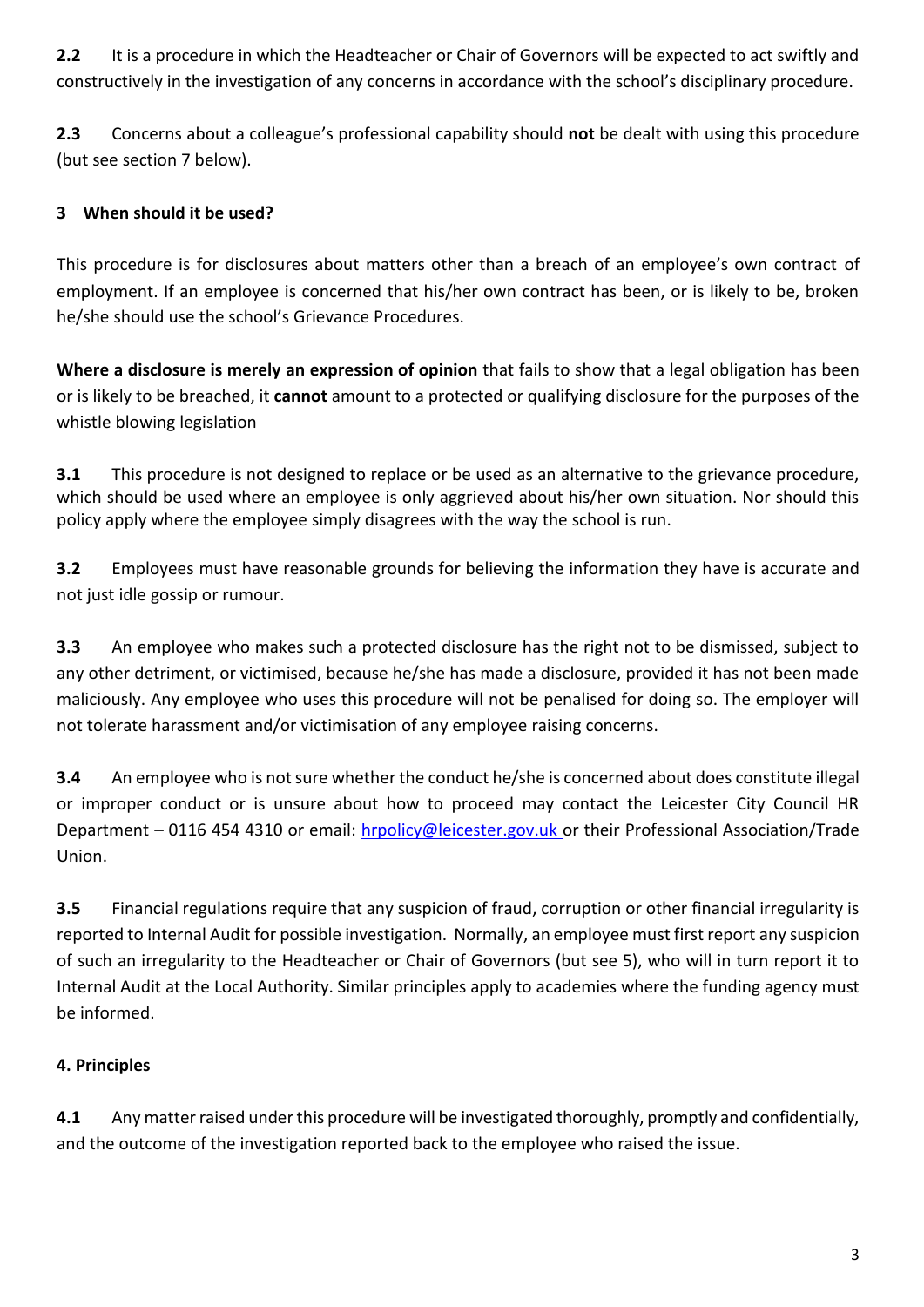**4.2** No employee will be victimised for raising a matter under this procedure. This means that the continued employment and opportunities for future promotion or training of the employee will not be prejudiced because he/she has raised a legitimate concern.

**4.3** Victimisation of a worker for raising a qualified disclosure will be a disciplinary offence.

**4.4** If misconduct is discovered as a result of any investigation under this procedure the matter will be considered under the disciplinary procedure, in addition to any appropriate external measures.

**4.5** Maliciously making a false allegation is a disciplinary offence.

**4.6** An instruction to cover up wrongdoing is in itself a disciplinary offence. If told not to raise or pursue any concern, even by a person in authority, employees should not agree to remain silent.

### **5. Procedure**

**5.1** In the first instance, unless the employee reasonably believes his/her Headteacher to be involved in the wrongdoing, any concerns should be raised with the employee's Headteacher. If he/she believes the Headteacher to be involved, then the employee should proceed straight to the Governing Body or point 5.3 below.

**5.2** The Headteacher/Chair of Governors will arrange an investigation into the matter (either by investigating the matter himself/herself or immediately passing the issue to someone in a senior position). The investigation may involve the employee and others involved giving written statements. Any investigation will be carried out in accordance with the principles set out above. The employee's statement will be taken into account and he/she will be asked to comment on any additional evidence obtained.

Employees who want to use the procedure but feel uneasy about it may wish to consult their Professional Association/Trade Union initially and bring a colleague or Professional Association/Trade Union Representative along to any discussions, so long as the third party is not involved in the issue.

Where anonymity is requested efforts will be made to meet the request where appropriate but that might not always be possible. The earlier and more open the expression of concern the easier it will be to take appropriate action.

**5.3** The Headteacher (or the person who carried out the investigation) will then report to the Chair of Governors/Governing Body who will take the necessary action, including reporting the matter to any appropriate department or regulatory agency. If disciplinary action is required, this will be taken forward by the Headteacher/Chair of Governors/Governing body in consultation with the School's HR Advisory Team. On conclusion of any investigation, the employee will be told the outcome of the investigation and what the next steps will be. If no action is to be taken, the reason for this will be explained.

If the employee is concerned that his/her Headteacher is involved in the wrongdoing, has failed to make a proper investigation or has failed to report the outcome of the investigation, he/she should inform the Leicester City Council, HR Department. Employees who feel unable to follow this route, for whatever reason, have the option of contacting one of the following: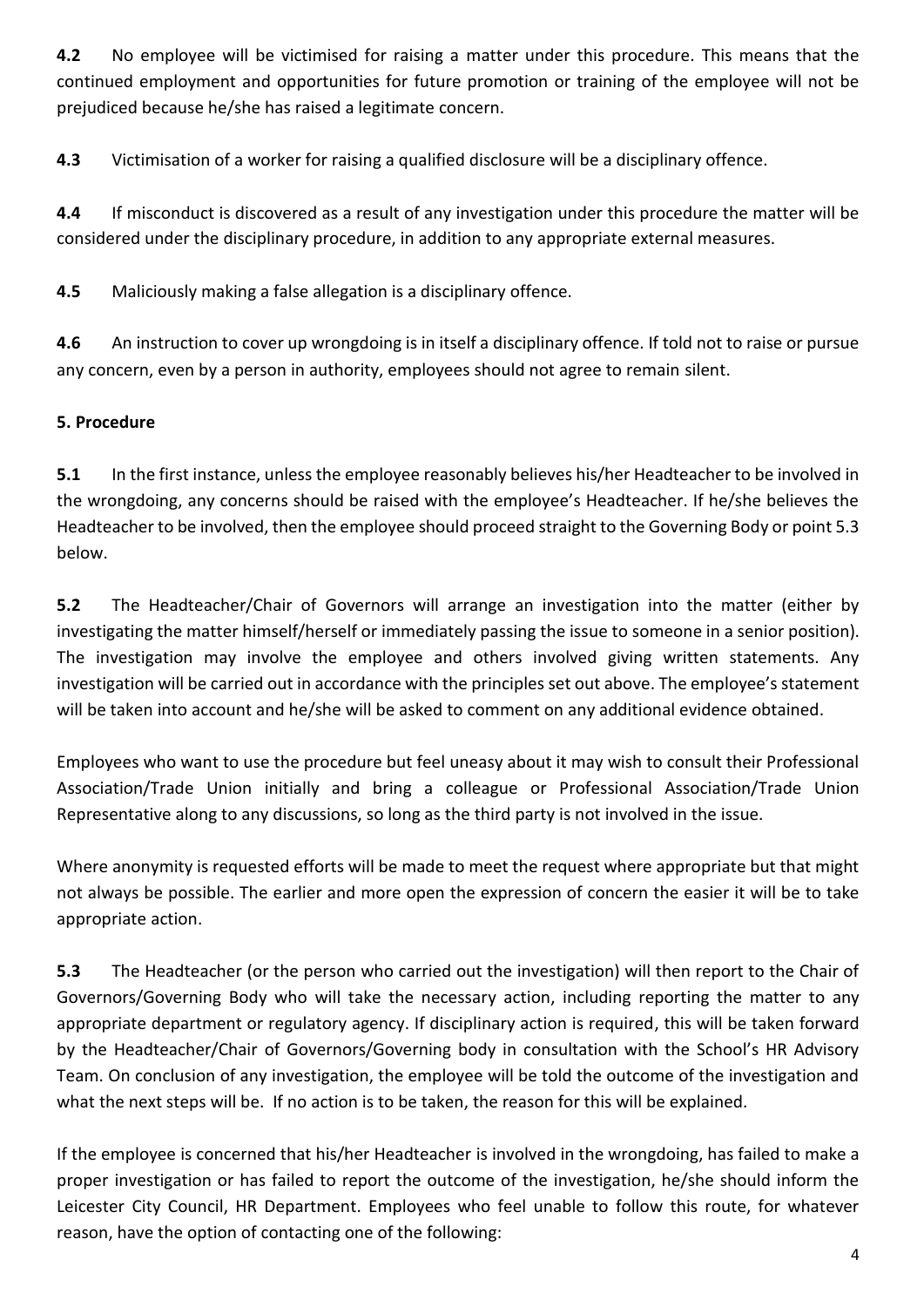- HM Revenue and Customs
- The Financial Services Authority
- The Office of Fair Trading
- The Health and Safety Executive
- The Environment Agency
- The Director of Public Prosecutions
- The Serious Fraud Office
- The Education Funding Agency
- The Department for Education
- The National College for Teaching and Leadership

#### **6 What should be done if an issue is raised with a member of staff?**

**6.1** If a member of staff, other than the Headteacher, is approached by a colleague on a matter of concern as defined in this document, he/she is advised to take the matter to the Headteacher as above point 5.

#### **7 Safeguarding Children and Young People**

**7.1** All employees have a duty to report concerns about the safety and welfare of pupils/students.

**7.2** Concerns about any of the following should be reported to the Designated Safeguarding Lead for Child Protection (DSL):

- physical abuse of a pupil/student
- sexual abuse of a pupil/student
- emotional abuse of a pupil/student
- neglect of a pupil/student
- issues relating to Female Genital Mutilation, Child Missing form Education, Child Sexual Exploitation & Radicalisation
- an intimate or improper relationship between an adult and a pupil/student
- improper behaviour or conduct of staff towards children

Rushey Mead Primary School's DSP is the Headteacher

**7.3** The reason for the concern may be the actions of a colleague (including a more senior colleague), a Governor, another pupil/student or someone outside the school. Whatever the reason, concerns must be reported. Failure to report a Child Protection related allegation will be in itself, a disciplinary matter.

#### **Law Relating To This Document**

Employment Rights Act 1996 Public Interest Disclosures Act 1998 (Whistleblowing) Human Rights Act 1998 (Duty of care)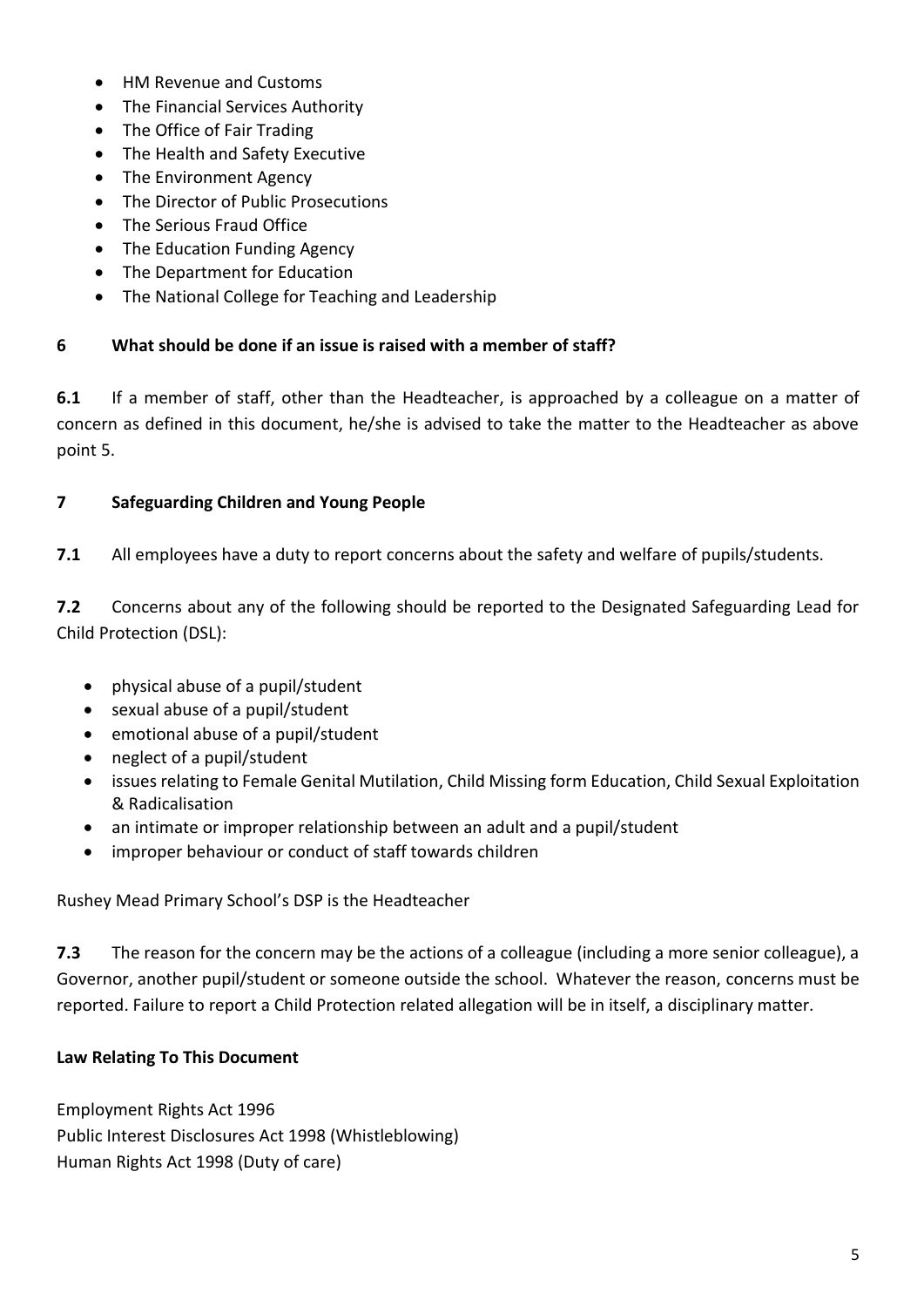The legislation protecting individuals who makes a protected disclosure applies not only to employees, but also to any person who undertakes to do or perform personally (or otherwise) any work or service for the employer, regardless of the nature of the contractual relationship between them.

A Whistleblowing Policy should establish the procedure for an employee to follow if he/she has a genuine concern about a colleague's conduct or the organisation's practices. The Whistleblowing Policy should make clear what sort of allegations will count as a protected disclosure and should allow for the employee to raise these concerns with a nominated person and set out the steps that the employer will take in response.

A qualifying disclosure means any disclosure of information that in the reasonable belief of the worker is made in the public interest. The requirement that a whistle-blower make a qualifying disclosure 'in good faith' has been removed. Therefore, while the employer can seek a declaration from the whistle-blower that he or she is not knowingly making a false allegations, disciplinary action is likely to be appropriate only where there is clear evidence that the employee has misused the whistle blowing procedure. A consequence of the requirement that a disclosure be made in the public interest is that an employee will generally be precluded from being able to 'blow the whistle' about breaches of his or her employment contract.

Section 43J of the Employment Rights Act 1996 provides that a Settlement Agreement made between an employee and employer cannot prevent future protected disclosures.

Any confidentiality obligations in contracts of employment that would prevent an employee making a protected disclosure will be void.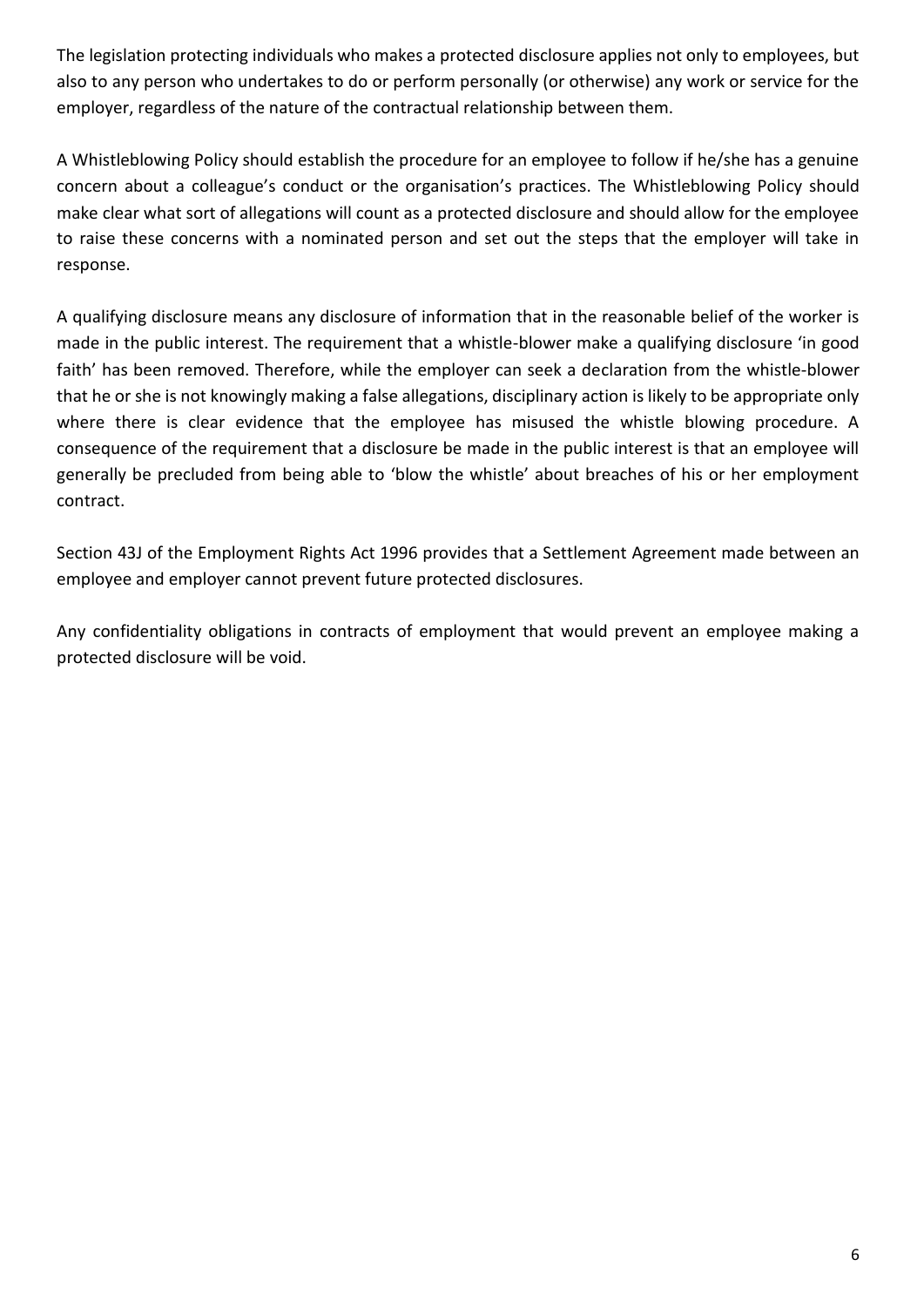#### **8 Contacts**

#### **Leicester City Council HR Department**

E mail address Tel: 0116 454 4310 Email: [hrpolicy@leicester.gov.uk](mailto:hrpolicy@leicester.gov.uk)

**Leicester City Council, Safeguarding Children's Unit** 

Tel: 0116 454 2440

# **Duty and Advice**

0116 454 1004

**LADO – Local Authority Designated Lead** 0116 454 2440

# **Head Teacher of School**

Debra Bailey 0116 2661114

**Chair of Governors** Sue Welford Tel: 0116 4541138

#### **DSLs in School:**

Debra Bailey – Head Teacher Nitash Odedra – Deputy Headteacher Natasha Jackson – Assistant Headteacher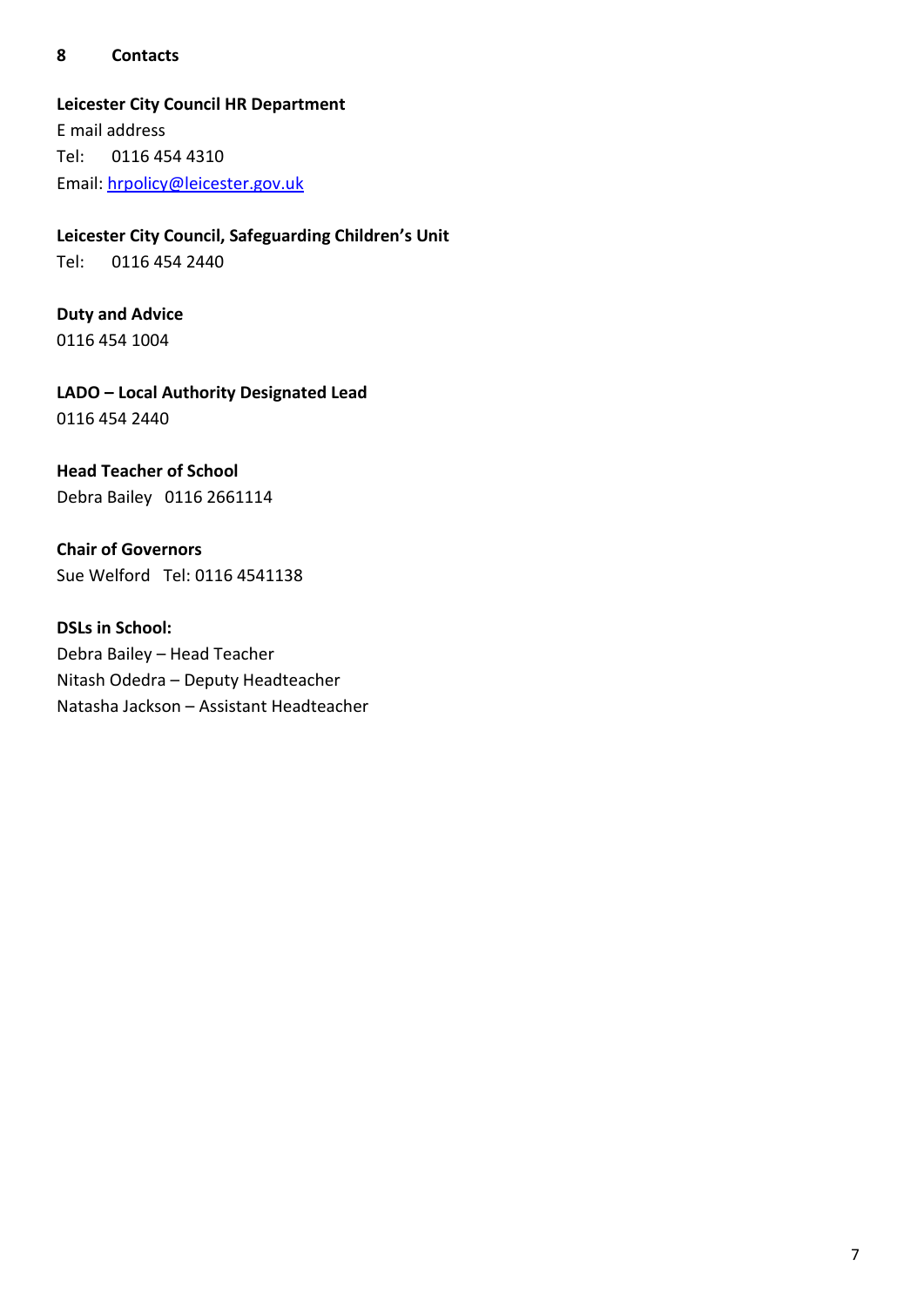#### **Public Interest Disclosure Act 1998 (whistleblowing) protects workers in private, public and voluntary organisations, if in the public interest they blow the whistle on wrongdoing.**

If you want to raise a concern in your school/college and wish to whistle blow for wrongdoing, in the first instance, use the following diagram for guidance;